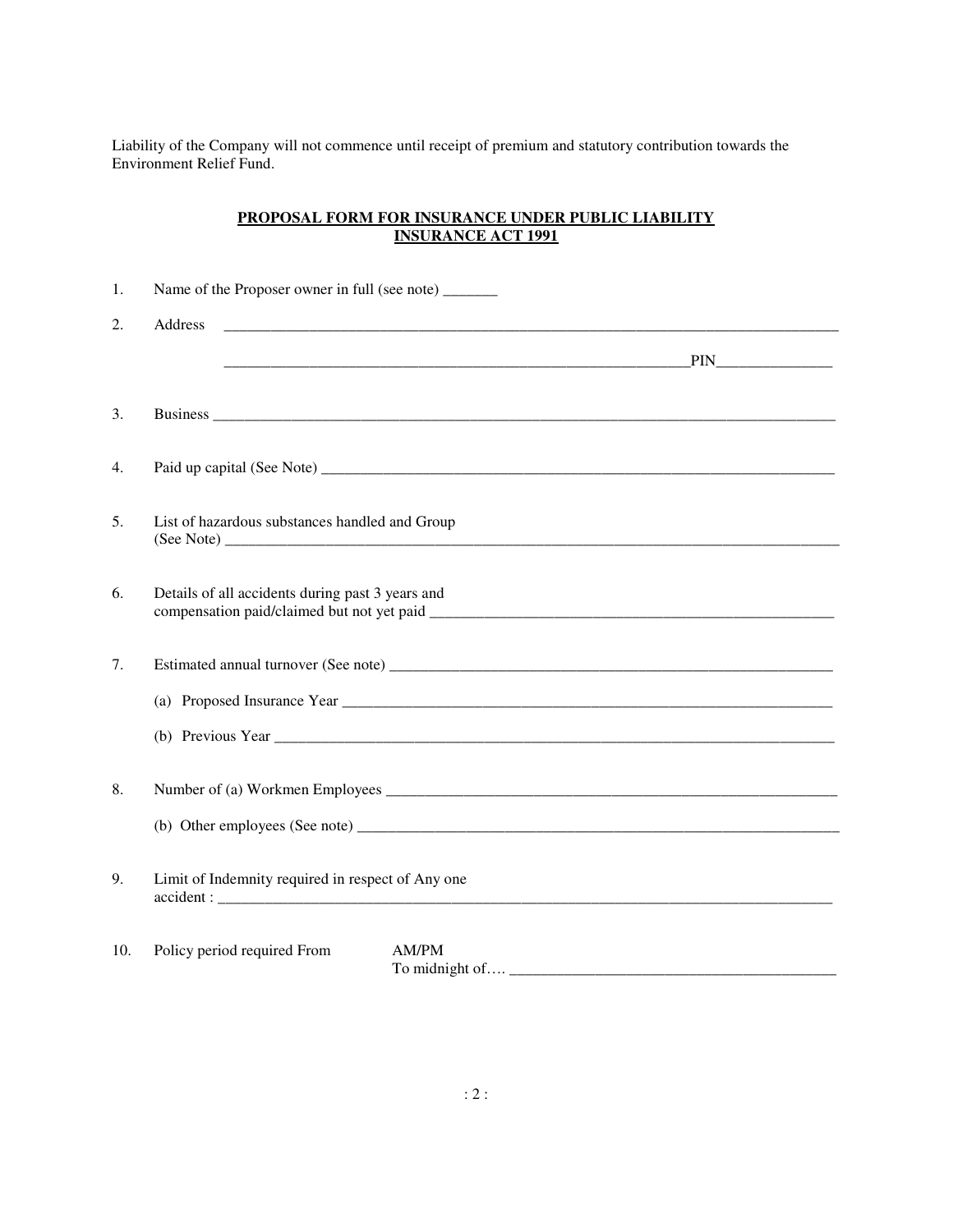| <b>Additional Details: (Compulsory)</b>                                           |                                        |  |  |  |  |  |
|-----------------------------------------------------------------------------------|----------------------------------------|--|--|--|--|--|
| <b>Nationality:</b>                                                               | Non - Indian<br>Indian                 |  |  |  |  |  |
|                                                                                   | If Non-Indian, please specify Country: |  |  |  |  |  |
|                                                                                   |                                        |  |  |  |  |  |
| <b>Type of Organization</b>                                                       |                                        |  |  |  |  |  |
| Corporations LJ<br>Non Governmental Organizations L<br>Governments L<br>Society L |                                        |  |  |  |  |  |
| Thus L<br>International Organization LJ<br>Partnership L<br>Cooperatives $\Box$   |                                        |  |  |  |  |  |
| Section 25 Company                                                                |                                        |  |  |  |  |  |
|                                                                                   |                                        |  |  |  |  |  |
|                                                                                   |                                        |  |  |  |  |  |
|                                                                                   |                                        |  |  |  |  |  |
| Other Information (Compulsory)                                                    |                                        |  |  |  |  |  |

- 1. PAN CARD Number (10 Digit Number)
- 2. Sources of funds :

| $\Box$ Salary    | Business | Investments | $\Box$ Other |
|------------------|----------|-------------|--------------|
| (Please Specify) |          |             |              |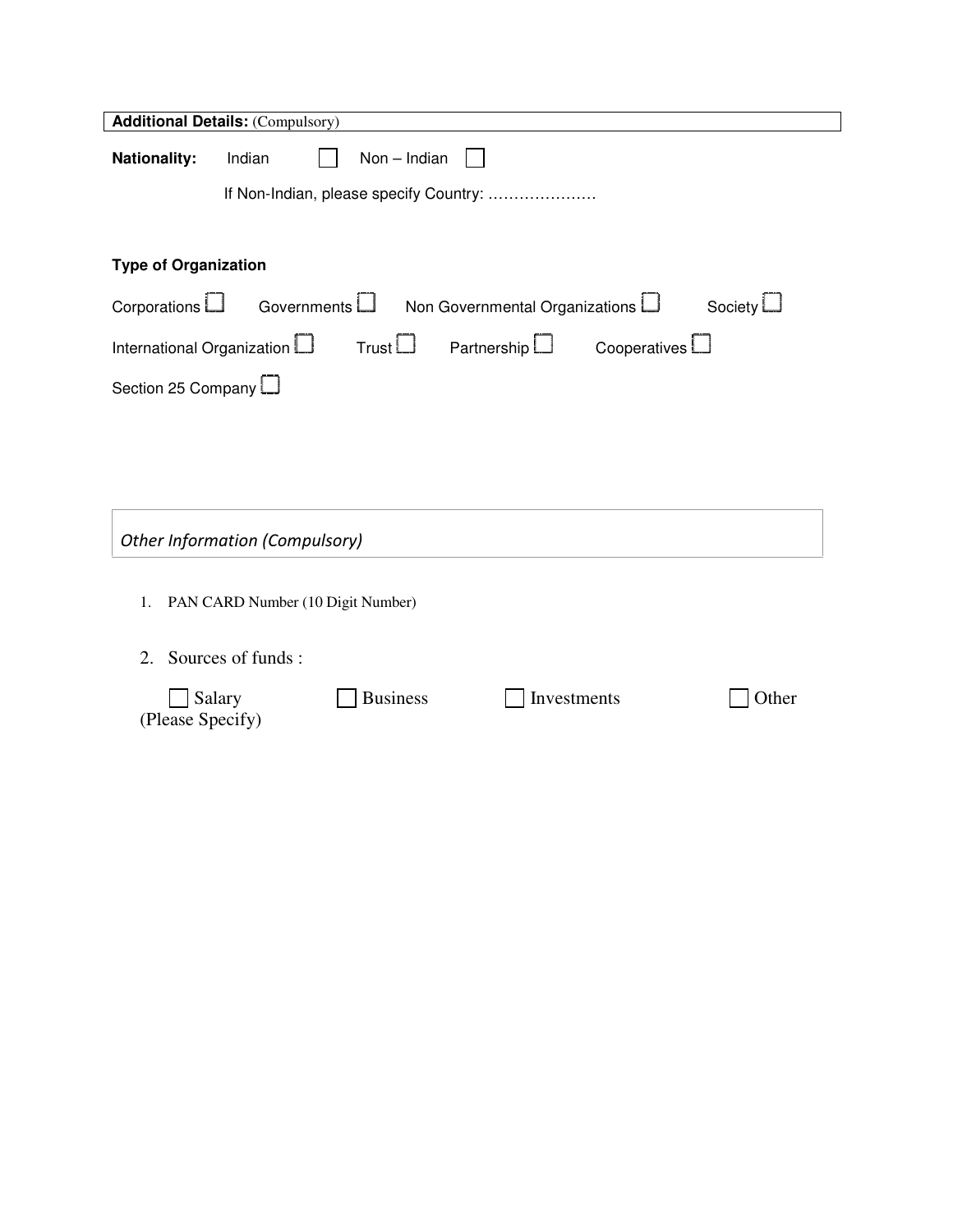## **Declaration (in respect of all sections)**

I / We hereby declare that a) all statutory provisions relating to my / our business proposed for insurance are complied with; b) the above statements and particulars are true. c) I/ We have not omitted, suppressed, misrepresented or misstated any material fact and d) I/We agree that this declaration shall be the basis of the contract between me/us and the Company and be incorporated therein.

I/we herby confirm that all premiums have been/will be paid from bonafide sources and no premiums have been/will be paid out of proceeds of crime related to any of the offence listed in Prevention of Money Laundering Act, 2002.

I understand that the Company has the right to call for documents to establish sources of funds.

The insurance company has right to cancel the insurance contract in case I am/ have been found guilty by any competent court of law under any of the statutes, directly or indirectly governing the prevention of money laundering in India.

Place:

Date:

Signature of the Proposer

#### **Note to items;**

- **1. Owner** means a person who owns, or has control over handling any hazardous substance at the time of accident and includes –
	- (i) in the case of a firm, any of its partners
	- (ii) in the case of an association, any of its members and
	- (iii) in the case of a company, any of its directors, managers, secretaries or other officers who is directly in charge of, and is responsible to the company for the conduct of the business of the company.
- **4. Paid up Capital** means in the case of an owner not being a company, the market value of all assets and stocks of the undertaking on the date of contract of insurance.
- **5. Hazardous Substances and Group** means the items listed and grouped under Environment (protection) Act 1986 and the Rules framed thereunder.

### **7. Turnover shall mean -**

- (i) Manufacturing units-Annual Gross Sales of all goods including all levies and taxes.
- (ii) Godown, warehouse owners-Total Annual rental receipts
- (iii) Transport operators-Total annual freight receipts.
- (iv) Others-Total annual gross receipts.
- **8. 'Workmen Employees'** shall mean such employees within the definition of "Workmen" under the Workmen's Compensation Act, 1923.